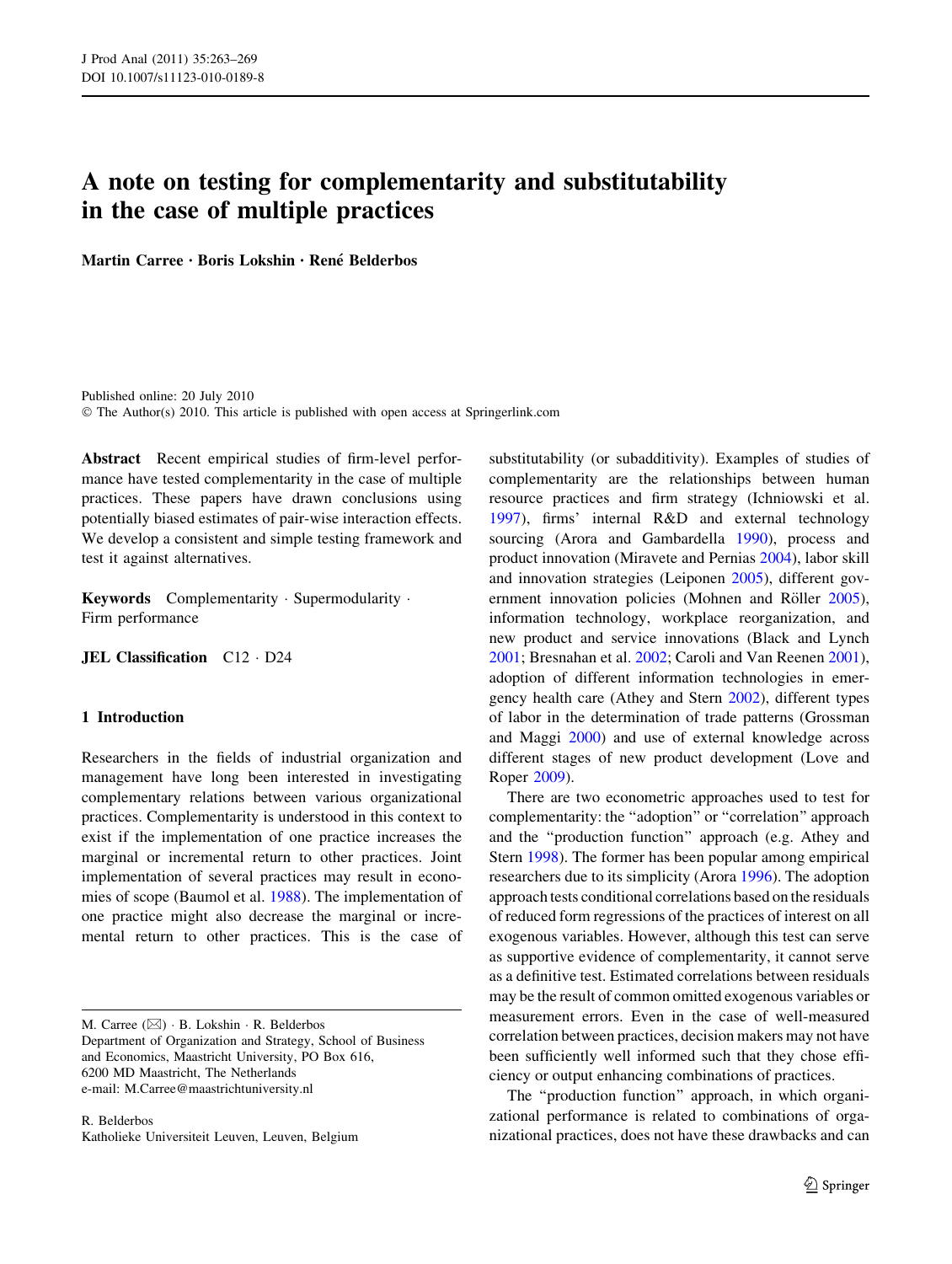<span id="page-1-0"></span>serve as a direct test for complementarity or substitutability.<sup>1</sup> However, no easily executable testing procedure has been available to test for complementarity or substitutability with more than two practices.<sup>2</sup> Studies adopting the production function approach have limited analysis to the estimation of pair-wise interaction effects, either including all pair-wise terms (e.g. Caroli and Van Reenen [2001\)](#page-6-0), or estimating only the pair-wise interaction of interest (e.g. Bresnahan et al. [2002](#page-6-0)). This approach ignores the impact of additional cross-terms (e.g. a triple term in case of three practices), it examines only a partial expression for the cross derivative and is prone to an omitted variable bias that affects all coefficients. As noted by Athey and Stern [\(1998](#page-6-0)), a proper complementarity or substitutability test requires a testing framework that considers the complete set of organizational practices. In this paper we develop such a test based on a multiple-inequality restrictions framework corresponding to a definition of strict supermodularity or submodularity (Milgrom and Roberts [1990](#page-6-0)). We provide Monte Carlo results comparing the power of this test with the performance of the two pair-wise tests.

## 2 Complementarity and substitutability

We describe the definitions and conditions concerning complementarity and substitutability both for the case of continuously measured practices and the case of dichotomous practices. Consider an objective function  $f$  of which the value is determined by the practices  $x_p$  ( $p = 1,...,n$ ). In case the practices are measured continuously the following definition of complementarity holds (e.g. Baumol et al. [1988\)](#page-6-0)<sup>3</sup>:

**Definition 1** (continuous practices) Practices  $x_i$  and  $x_j$ are considered complementary in the function f if and only if  $\frac{\partial^2 f}{\partial x_i \partial x_j} \ge 0$  for all values of  $(x_1, \ldots, x_n)$  with the inequality holding strictly for at least one value.

This definition is demanding in the sense of requiring the cross derivative to be non-negative for all possible or observed values of practices. The definition for substitutability is identical to definition 1 except that 'larger' is replaced by 'smaller'. We use a cross-term specification of the objective function  $f$  to test for complementarity or



Fig. 1 Areas of complementarity and substitutability

substitutability. The expressions for  $n$  equal to 2, 3 and 4 are:

$$
f(x_1, x_2) = \alpha_0 + \alpha_1 x_1 + \alpha_2 x_2 + \alpha_{12} x_1 x_2 \tag{1}
$$

$$
f(x_1, x_2, x_3) = f(x_1, x_2) + \alpha_3 x_3 + \alpha_{13} x_1 x_3 + \alpha_{23} x_2 x_3 + \alpha_{123} x_1 x_2 x_3
$$
 (2)

$$
f(x_1, x_2, x_3, x_4) = f(x_1, x_2, x_3) + \alpha_4 x_4 + \alpha_{14} x_1 x_4 + \alpha_{24} x_2 x_4 + \alpha_{34} x_3 x_4 + \alpha_{134} x_1 x_3 x_4 + \alpha_{124} x_1 x_2 x_4 + \alpha_{234} x_2 x_3 x_4 + \alpha_{1234} x_1 x_2 x_3 x_4
$$
 (3)

The cross-derivatives  $\frac{\partial^2 f}{\partial x_1 \partial x_2}$  are equal to  $\alpha_{12}$  for Eq. 1,  $\alpha_{12} + \alpha_{123}x_3$  for Eq. 2 and  $\alpha_{12} + \alpha_{123}x_3 + \alpha_{124}x_4 + \alpha_{125}x_4$  $\alpha_{1234}x_3x_4$  for Eq. 3, respectively. This implies that there is complementarity for the case of two practices if  $\alpha_{12} > 0$ . In case of three practices there are two conditions:  $\alpha_{12}$  +  $\alpha_{123}$  min $(x_3) \ge 0$  and  $\alpha_{12} + \alpha_{123}$  max $(x_3) \ge 0$  with at least one of the inequalities holding. In case of four practices there are four conditions, using the minimum and maximum of  $x_3$  and  $x_4$ , consecutively. We will concentrate upon the case of three and four practices, although the arguments can easily be extended to higher numbers of multiple practices. Figure 1 shows areas of complementarity and substitutability (or neither) in case of three practices and  $x_3 \in [0, 1]$ . The latter can be seen as an adoption rate of a practice, running from 0% (no adoption) to 100% (complete adoption).<sup>4</sup> The areas of complementarity and substitutability include the bold lines but not the origin  $(0,0).$ 

In case the practices take on discrete values variables (step size chosen equal to one) we replace the derivative in definition 1 by a difference. If we consider the first two practices, without loss of generality, the following definition holds:

<sup>1</sup> That is, as long as the population of organizations includes a reasonable number of organizations that takes non-optimal combinations of practices. In addition, omitted organizational practices may bias the test procedure.

 $2$  Mohnen and Roller ([2005\)](#page-6-0) adopt a multiple-inequality restrictions framework but it is limited to dichotomous variables and their testing framework has the disadvantage of an inconclusive area.

<sup>&</sup>lt;sup>3</sup> In case all bilateral combinations of practices satisfy complementarity, the objective function is strictly supermodular.

<sup>4</sup> Practices that are differently scaled may be rescaled to the unit interval  $[0,1]$ . For example, a practice x that can take any real value, both positive or negative, can be rescaled as  $\exp(x)/(1 + \exp(x))$ .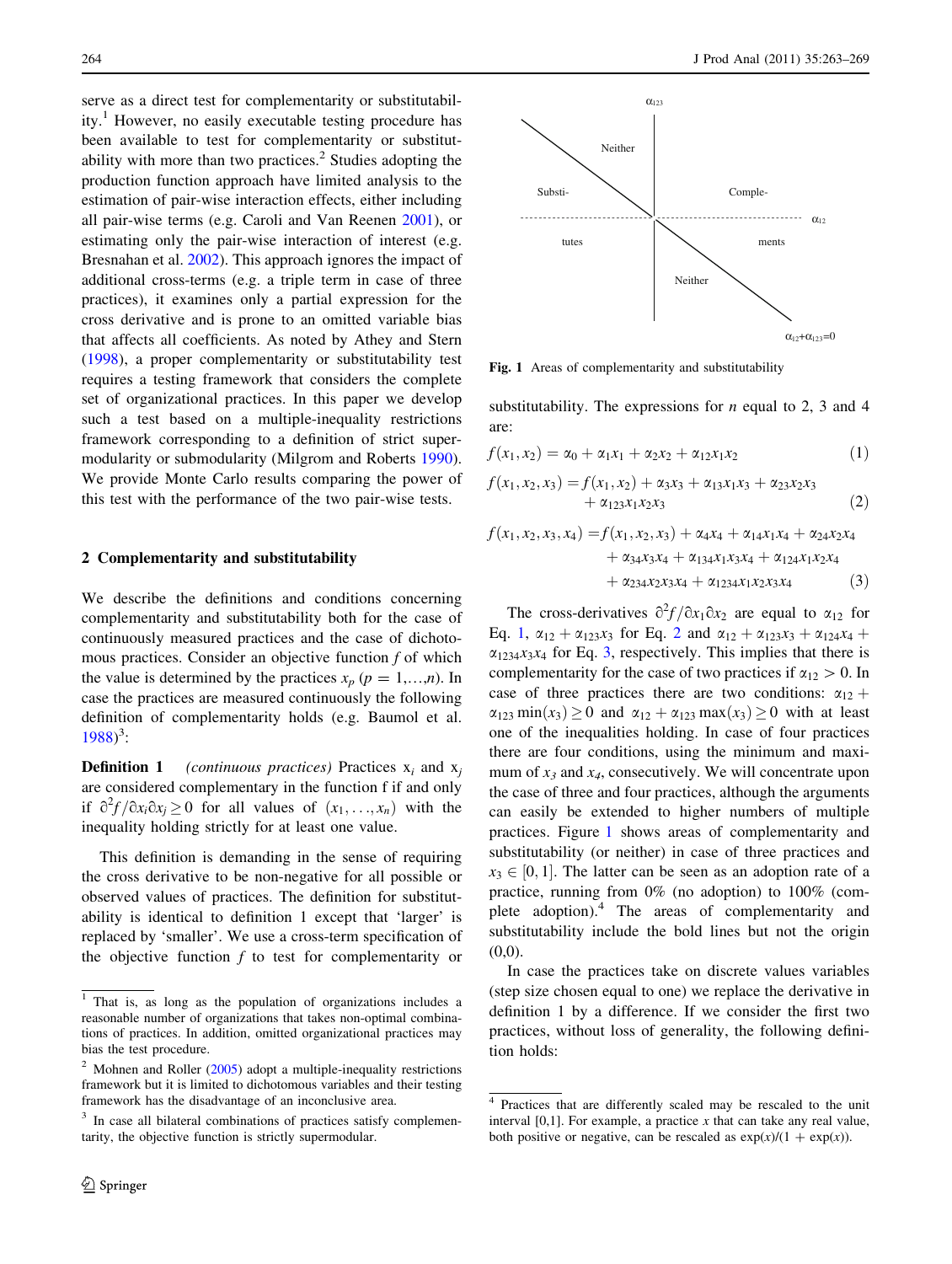<span id="page-2-0"></span>**Definition 2** (discrete practices) Practices  $x_1$  and  $x_2$  are considered complementary in the function f if and only if  $f(x_1 + 1, x_2 + 1, x_3, \ldots, x_n) + f(x_1, x_2, x_3, \ldots, x_n) \geq f(x_1 +$  $1, x_2, x_3, \ldots, x_n) + f(x_1, x_2 + 1, x_3, \ldots, x_n)$  for all values of  $(x_1, \ldots, x_n)$  with the inequality holding strictly for at least one value.

The case of dichotomously measured practices (practice is used or not) is a special case of this definition. In that case functions (1), (2), and (3) can also be conveniently rewritten in terms of the possible combinations of practices (cf. Mohnen and Röller  $2005$ ). With two practices the collection of possible combinations is defined in the usual binary order as  $D = \{(0,0), (0,1), (1,0), (1,1)\}\.$  We introduce the indicator function  $I_{D=(r,s)}$ , equal to one when the combination is  $(r, s)$ , else zero. Similar, we have  $I_{D=(r,s,t)}$  for the case of three practices. The functions f is rewritten as:

$$
f(x_1, x_2) = \sum_{r=0}^{1} \sum_{s=0}^{1} \beta_{rs} I_{(x_1, x_2) = (r, s)}
$$
(4)

$$
f(x_1, x_2, x_3) = \sum_{r=0}^{1} \sum_{s=0}^{1} \sum_{t=0}^{1} \beta_{rs} I_{(x_1, x_2, x_3) = (r, s, t)}
$$
(5)

The conditions of complementarity now correspond to  $\alpha_{12} = f(1, 1) - f(1, 0) - f(0, 1) + f(0, 0) = \beta_{11} + \beta_{00}$  $-\beta_{10} - \beta_{01} > 0$  for two practices and  $\alpha_{12} = \beta_{110} + \beta_{000}$  $-\beta_{100} - \beta_{010} \ge 0$  and  $\alpha_{12} + \alpha_{123} = \beta_{111} + \beta_{001} - \beta_{101}$  $-\beta_{011} \ge 0$  for three practices, with one of the two inequalities holding strictly.

## 3 The testing procedure

In case of two practices the test for global complementarity is a one-sided *t*-test of the null hypothesis of  $\alpha_{12} = 0$  in Eq. [1](#page-1-0). However, in the general case of  $n$  practices, the number of constraints that have to be tested simultaneously is  $2^{n-2}$ . One approach is to apply statistical tests along the lines of Gouriéroux et al. ([1982\)](#page-6-0), Kodde and Palm ([1986\)](#page-6-0) and Wolak  $(1989)$  $(1989)$ <sup>3</sup>. This procedure is followed by Mohnen and Röller  $(2005)$  $(2005)$  for dichotomously measured practices. The critical values of such tests are however cumbersome to derive. This limits applicability. In addition the test requires software able to do linear regression under unequality constraints. We propose a simpler procedure, which we explain for three and four practices (for five practices, see the Appendix), all measured in the unit interval [0,1]:  $0 \le x_3, x_4 \le 1$ . This also includes the case of dichotomously measured practices. Our procedure is a separate induced test, where a combined hypothesis is accepted if all the separate hypotheses are accepted (Savin [1980](#page-6-0)). For three practices we have:

$$
y = \alpha_1 x_1 + \alpha_2 x_2 + \alpha_3 x_3 + \alpha_{12} x_1 x_2 + \alpha_{13} x_1 x_3 + \alpha_{23} x_2 x_3 + \alpha_{123} x_1 x_2 x_3 + \varepsilon
$$
 (6)

where  $\varepsilon \sim N(0, \sigma_{\varepsilon}^2)$ . There is complementarity between practices 1 and 2 if  $\alpha_{12} \ge 0$  and  $\alpha_{12} + \alpha_{123} \ge 0$  with at least one of the two inequalities holding strictly. Now we rewrite Eq. 6 into:

$$
y = \alpha_1 x_1 + \alpha_2 x_2 + \alpha_3 x_3 + \alpha_{12} (x_1 x_2 - x_1 x_2 x_3) + \alpha_{13} x_1 x_3 + \alpha_{23} x_2 x_3 + (\alpha_{12} + \alpha_{123}) x_1 x_2 x_3 + \varepsilon
$$
 (7)

The test can now be executed using linear regression and considering the significance of the coefficients of the variables  $x_1x_2 - x_1x_2x_3$  and  $x_1x_2x_3$ . Say that the *t*-value of the former is  $t_1$  and of the latter  $t_2$ , then the new test indicates complementarity if *either* " $t_1 > t_c$  and  $t_2 > -t_d$ " or " $t_1 > -t_d$  and  $t_2 > t_c$ " where  $t_c$  and  $t_d$  are the critical t-values depending upon the significance level. The test indicates substitutability if *either* " $t_1 \lt -t_c$  and  $t_2 \lt t_d$ " or " $t_1 \lt t_d$  and  $t_2 \lt -t_c$ ". For four practices we have:

$$
y = \alpha_1 x_1 + \alpha_2 x_2 + \alpha_3 x_3 + \alpha_4 x_4 + \alpha_{12} x_1 x_2 + \alpha_{13} x_1 x_3
$$
  
+  $\alpha_{14} x_1 x_4 + \alpha_{23} x_2 x_3 + \alpha_{24} x_2 x_4$   
+  $\alpha_{34} x_3 x_4 + \alpha_{123} x_1 x_2 x_3 + \alpha_{124} x_1 x_2 x_4 + \alpha_{134} x_1 x_3 x_4$   
+  $\alpha_{234} x_2 x_3 x_4 + \alpha_{1234} x_1 x_2 x_3 x_4 + \varepsilon$  (8)

This can be rewritten into:

$$
y = \alpha_1 x_1 + \alpha_2 x_2 + \alpha_3 x_3 + \alpha_4 x_4 + \alpha_{12} (x_1 x_2 + x_1 x_2 x_3 x_4 - x_1 x_2 x_3 - x_1 x_2 x_4) + \alpha_{13} x_1 x_3 + \alpha_{14} x_1 x_4 + \alpha_{23} x_2 x_3 + \alpha_{24} x_2 x_4 + \alpha_{34} x_3 x_4 + (\alpha_{12} + \alpha_{123}) (x_1 x_2 x_3 - x_1 x_2 x_3 x_4) + (\alpha_{12} + \alpha_{124}) (x_1 x_2 x_4 - x_1 x_2 x_3 x_4) + \alpha_{134} x_1 x_3 x_4 + \alpha_{234} x_2 x_3 x_4 + (\alpha_{12} + \alpha_{123} + \alpha_{124} + \alpha_{1234}) x_1 x_2 x_3 x_4 + \varepsilon
$$
\n(9)

The test on complementarity is whether  $\alpha_{12} \ge 0$  and  $\alpha_{12}$  +  $\alpha_{123} \ge 0$  and  $\alpha_{12} + \alpha_{124} \ge 0$  and  $\alpha_{12} + \alpha_{123} + \alpha_{124} + \alpha_{1234} \ge 0$ with at least one of the four inequalities holding strictly. Hence, we use linear regression and consider significance of the coefficients of the four variables  $x_1x_2 + x_1x_2x_3x_4$  $x_1x_2x_3 - x_1x_2x_4$ ,  $x_1x_2x_3 - x_1x_2x_3x_4$ ,  $x_1x_2x_4 - x_1x_2x_3x_4$  and  $x_1x_2x_3x_4$ . Denote the *t*-values of these coefficients as  $t_1, t_2, t_3$ and  $t_4$ . The test indicates complementarity in case one of the following four conditions holds:  $(t_1 > t_c) \wedge (t_2 > -t_d) \wedge$  $(t_3 > -t_d) \wedge (t_4 > -t_d)$  or  $(t_1 > -t_d) \wedge (t_2 > t_c) \wedge$  $(t_3 > -t_d) \wedge (t_4 > -t_d)$  or  $(t_1 > -t_d) \wedge (t_2 > -t_d)$  $(t_3 > t_c) \wedge (t_4 > -t_d)$  or  $(t_1 > -t_d) \wedge (t_2 > -t_d) \wedge$  $(t_3 > -t_d) \wedge (t_4 > t_c)$ . Testing for substitutability means that we replace the 'larger than' signs by 'smaller than' signs. <sup>5</sup> For a Bayesian approach, see Oh [\(1998](#page-6-0)). The literature on Bonferroni procedures is now relevant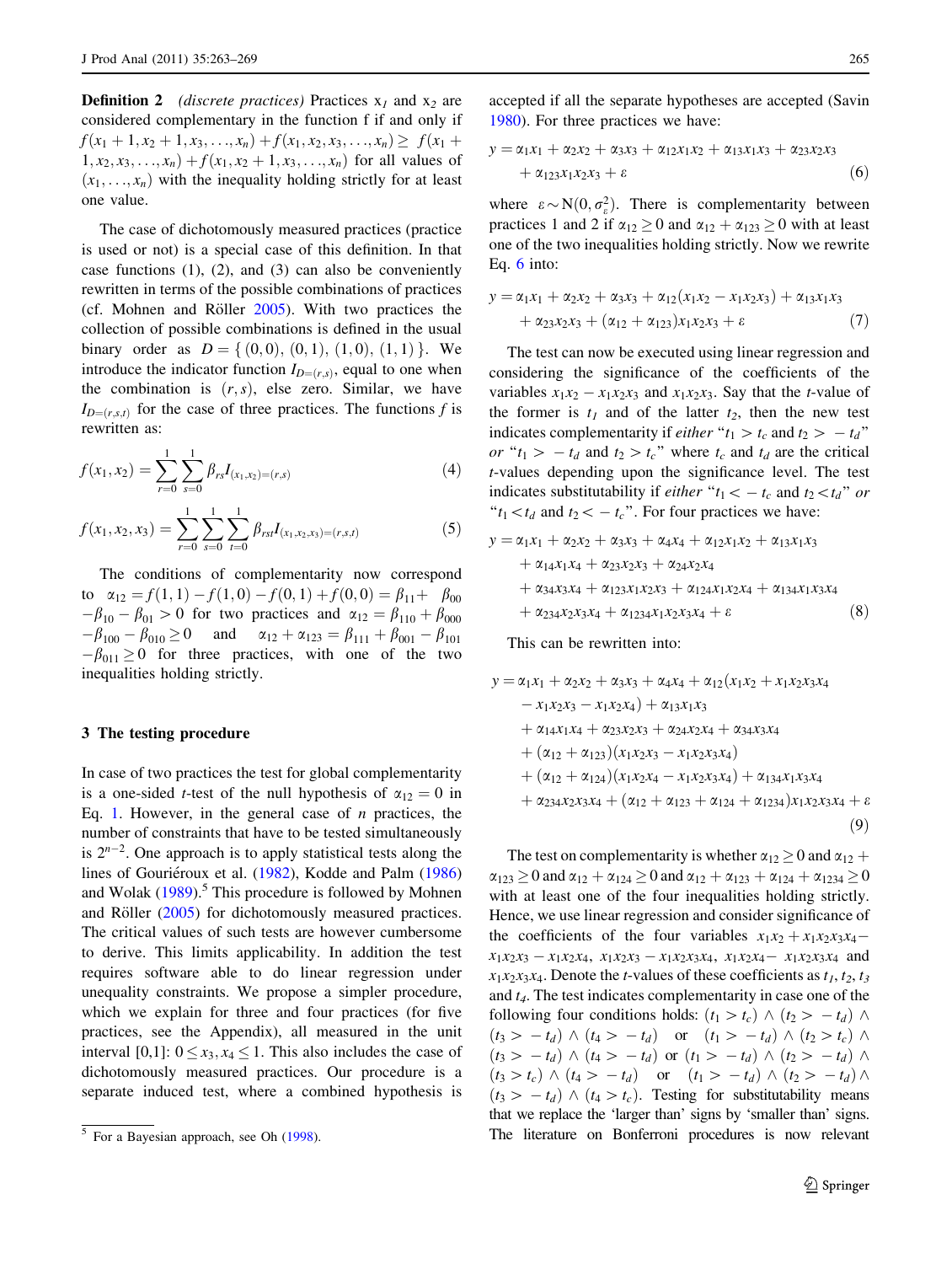for determining the probability of type I error for the significance level of the combined hypothesis. Given a significance level for the combined hypothesis of A and a total of  $2^{n-2}$ constraints, the (original) Bonferroni procedure suggests a significance level for the seperate hypotheses of  $A/2^{n-2}$ , see e.g. Olejnik et al. [\(1997](#page-6-0)), p. 391.<sup>6</sup> That is to reduce the overall probability of a type I error.

Our test procedure performs a multiple-restrictions test directly connected to the definition of complementarity and substitutability. We compare the performance of the multiple-restrictions test with two alternative test procedures used in recent empirical work. The ''single cross-term'' test procedure only incorporates the cross term of two practices in the estimated equation, and infers complementarity from the estimated coefficient of the cross-term (e.g. Bresnahan et al. [2002\)](#page-6-0). The ''all cross-term'' test follows the same procedure but incorporates all pair-wise cross-terms  $x_i x_j$  $i \neq j$  in one equation (e.g. Caroli and Van Reenen [2001](#page-6-0)). Another recently proposed procedure is the one by Mohnen and Röller  $(2005)$  $(2005)$ . This procedure tests for strict complementarity and substitutability (where all 'larger than' and 'smaller than' signs are hypothesized to hold) and therefore is not directly comparable. The procedure is also limited to discrete practices (dummy variables) and by using the Kodde and Palm [\(1986](#page-6-0)) critical values has a sizeable inconclusive area. Such inconclusive test outcomes become more likely with the increase of the number of inequality constraints. Furthermore, the test is relatively complicated to execute, requiring optimization under unequality constraints, and difficult to extend to higher numbers of practices.

The performance function in the case of three practices is given in Eq. [6](#page-2-0). The single cross term test imposes  $\alpha_{13} =$  $\alpha_{23} = \alpha_{123} = 0$  and judges complementarity to exist if  $\alpha_{12} > 0$ . This is a simple *t*-test. The multiple cross-term test applies the same criterion but only imposes  $\alpha_{123} = 0$ . Obviously, the ''single cross-term'' and ''all cross-term'' tests suffer from omitted-variable bias. However, since these tests involve restricted estimation, the estimators of  $\alpha_{12}$  are likely to have smaller variance (e.g. Judge et al. [1982,](#page-6-0) chapter 22). In the next section we devise a Monte Carlo experiment to compare the performance of the three test procedures having a trade-off between bias and precision. Since almost all empirical studies of complementarity in the literature examine the impact of using a certain practice or not, we focus our Monte Carlo experiment on the case of dichotomous variables.

#### 4 Monte Carlo experiments

The data for our experiments are generated for samples of 1,000 and 5,000 observations. These are common sample sizes when investigating complementarities between organizational practices.<sup>7</sup> We describe the Monte Carlo experimental procedure for three practices. In the first step the coefficients  $\alpha_1$  through  $\alpha_{123}$  are randomly and independently drawn from the standard normal distribution and then rounded to whole or half numbers. In the second step, variables  $z_1$ ,  $z_2$ ,  $z_3$  are drawn from the multivariate standard normal distribution. Variables  $x_1$ ,  $x_2$ ,  $x_3$  are equal to one when  $z_1>0$ ,  $z_2>0$  and  $z_3>0$ , respectively, else zero. In order to mimic empirical research settings, the correlation structure between the practices is allowed to depend on the presence of complementarity or substitutability. Organizations are more likely to simultaneously adopt two practices if these are complementary. In case the draws of  $\alpha_1$ through  $\alpha_{123}$  indicate complementarity, the correlation coefficient between  $x_1$  and  $x_2$  is set at 0.5 and in case of substitutability at  $-0.5$ . The correlation coefficient is set at zero if the draw indicates no complementarity or substitutability. $8$  Eq. [6](#page-2-0) is used to generate data for y. For four practices a similar procedure and Eq. [8](#page-2-0) are used.

The outcomes of the tests are established using 10% two-sided significance levels. This means that the critical level is equal to 1.65 for the pair-wise tests. We also use  $t_d = 1.65$  but  $t_c$  equal to 1.96 for the multiple-restriction test when there are three practices and 2.24 when there are four practices. The latter follow from the  $A/2^{n-2}$  formula with A equal to  $10\%$  and n equal to 3 and 4, respectively. The pair-wise tests consider the sign and *t*-statistic for  $\hat{\alpha}_{12}$ . The above procedure has been repeated 10,000 times for models with different explanatory power. Tables [1](#page-4-0), [2](#page-4-0), [3](#page-5-0) and [4](#page-5-0) presents the results of the Monte Carlo experiments for models with three different values of  $\sigma_{\varepsilon}$  These are  $\sigma_{\varepsilon}$ equal to 0.25, 1 and 3.5. These correspond to values for Rsquared of approximately 90, 50 and 10% in case of three practices (Tables [1](#page-4-0) and [2\)](#page-4-0). The explanatory power is higher in the case of four practices with R-squared around 95, 67 and 18%, respectively (Tables [3](#page-5-0) and [4](#page-5-0)). In Tables [1](#page-4-0) and [3](#page-5-0)

<sup>6</sup> There are more sophisticated, modified, Bonferroni procedures, see e.g. Olejnik et al. ([1997\)](#page-6-0). These may further improve our test procedure, but go beyond the scope of this note.

<sup>7</sup> Examples include Black and Lynch [\(2001](#page-6-0)) with a number of observations of about 1,000, Galia and Legros [\(2004](#page-6-0)) with about 1,800, Laursen and Foss [\(2003](#page-6-0)) with about 1,900, Belderbos et al. ([2006\)](#page-6-0) with about 2,000, Bresnahan et al. ([2002\)](#page-6-0) with about 2,200, Catozzella and Vivarelli [\(2007](#page-6-0)) with about 3,000, Mohnen and Röller ([2005\)](#page-6-0) with about 5,500 and Cozzarin and Percival ([2006\)](#page-6-0) with about 5,900 observations.

<sup>8</sup> For comparison, we executed similar Monte Carlo simulations with correlation coefficients set at 0.8, -0.8 and 0, respectively and without systematic correlation between the practices. We found only limited changes in the comparative accuracy of the tests. Obviously, tests of complementarity and substitutability perform better when there is lack of multicollinearity among practices.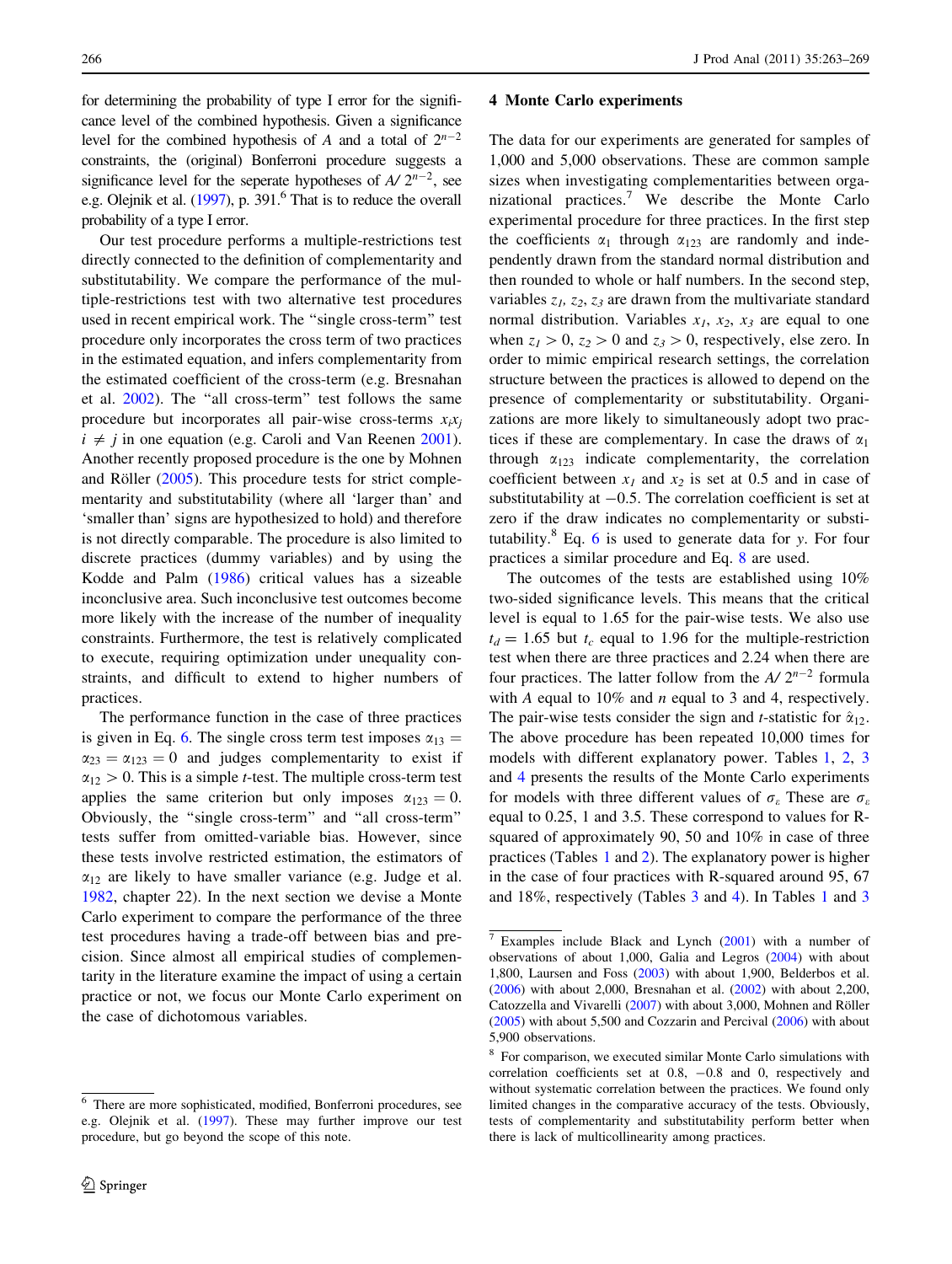<span id="page-4-0"></span>Table 1 Monte Carlo experiment for three practices and 1,000 observations (10,000 draws)

| True effect                | $\sigma_{\varepsilon} = 0.25$ |                |              | $\sigma_{\varepsilon}=1$ |         |                | $\sigma_{\rm s}=3.5$ |         |       |
|----------------------------|-------------------------------|----------------|--------------|--------------------------|---------|----------------|----------------------|---------|-------|
|                            | Compl                         | Neither        | Subst        | Compl                    | Neither | Subst          | Compl                | Neither | Subst |
| Multiple-restrictions test |                               |                |              |                          |         |                |                      |         |       |
| Complements                | 4,232                         | 66             | $\mathbf{0}$ | 4,030                    | 264     | $\overline{4}$ | 2,314                | 1,962   | 22    |
| Neither                    | 20                            | 1,449          | 20           | 102                      | 1,295   | 92             | 217                  | 1,074   | 198   |
| Substitutes                | $\mathbf{0}$                  | 69             | 4,144        | 5                        | 281     | 3,927          | 28                   | 1,968   | 2,217 |
| Correct $(\%)$             |                               | 98.25%         |              |                          | 92.52%  |                |                      | 56.05%  |       |
| All cross-term test        |                               |                |              |                          |         |                |                      |         |       |
| Complements                | 4,298                         | $\overline{0}$ | $\mathbf{0}$ | 4,009                    | 289     | $\theta$       | 2,458                | 1,827   | 13    |
| Neither                    | 360                           | 801            | 328          | 287                      | 954     | 248            | 123                  | 1,244   | 122   |
| Substitutes                | $\mathbf{0}$                  | $\overline{0}$ | 4,213        | $\mathbf{1}$             | 308     | 3,904          | 14                   | 1,843   | 2,356 |
| Correct $(\% )$            |                               | 93.12%         |              |                          | 88.67%  |                |                      | 60.58%  |       |
| Single cross-term test     |                               |                |              |                          |         |                |                      |         |       |
| Complements                | 3,950                         | 187            | 161          | 3,722                    | 480     | 96             | 2,642                | 1,609   | 47    |
| Neither                    | 342                           | 829            | 318          | 277                      | 986     | 226            | 117                  | 1,254   | 118   |
| Substitutes                | 152                           | 214            | 3,847        | 92                       | 510     | 3,611          | 45                   | 1,710   | 2,458 |
| Correct $(\%)$             |                               | 86.26%         |              |                          | 83.19%  |                |                      | 63.54%  |       |

Table 2 Monte Carlo experiment for three practices and 5,000 observations (10,000 draws)

| True effect                | $\sigma_{\varepsilon}=0.25$ |                |              | $\sigma_{\varepsilon}=1$ |         |              | $\sigma_{\varepsilon} = 3.5$ |         |       |
|----------------------------|-----------------------------|----------------|--------------|--------------------------|---------|--------------|------------------------------|---------|-------|
|                            | Compl                       | Neither        | Subst        | Compl                    | Neither | Subst        | Compl                        | Neither | Subst |
| Multiple-restrictions test |                             |                |              |                          |         |              |                              |         |       |
| Complements                | 4,236                       | 67             | $\mathbf{0}$ | 4,236                    | 67      | $\mathbf{0}$ | 3,634                        | 660     | 9     |
| Neither                    | 24                          | 1,403          | 14           | 24                       | 1,403   | 14           | 220                          | 1,002   | 219   |
| Substitutes                | $\boldsymbol{0}$            | 45             | 4,211        | $\boldsymbol{0}$         | 45      | 4,211        | 7                            | 651     | 3,598 |
| Correct $(\% )$            |                             | 98.50%         |              |                          | 98.50%  |              |                              | 82.34%  |       |
| All cross-term test        |                             |                |              |                          |         |              |                              |         |       |
| Complements                | 4,303                       | $\Omega$       | $\mathbf{0}$ | 4,295                    | 8       | $\mathbf{0}$ | 3,628                        | 674     |       |
| Neither                    | 353                         | 732            | 356          | 356                      | 727     | 358          | 216                          | 1,023   | 202   |
| Substitutes                | $\boldsymbol{0}$            | $\overline{0}$ | 4,256        | $\boldsymbol{0}$         | 4       | 4,252        | $\boldsymbol{0}$             | 664     | 3,592 |
| Correct $(\%)$             |                             | 92.91%         |              |                          | 92.74%  |              |                              | 82.43%  |       |
| Single cross-term test     |                             |                |              |                          |         |              |                              |         |       |
| Complements                | 4,011                       | 124            | 168          | 3,948                    | 209     | 146          | 3,541                        | 692     | 70    |
| Neither                    | 341                         | 734            | 366          | 351                      | 734     | 356          | 209                          | 1,028   | 204   |
| Substitutes                | 178                         | 102            | 3,976        | 148                      | 190     | 3,918        | 59                           | 737     | 3,460 |
| Correct $(\% )$            |                             | 87.21%         |              |                          | 86.00%  |              |                              | 80.29%  |       |

we consider 1,000 observations and in Tables 2 and [4](#page-5-0) we consider 5,000 observations. In each of the experiments we compare the results of the tests with the true states of complementarity and substitutability.

Our multiple-restrictions test outperforms both the "single cross-term" and "all cross-term" tests in the large majority of cases. Only in case of a model with a low fit ( $\sigma_{\varepsilon}$ ) equal to 3.5) and a relatively low number of observations vis-a`-vis the number of practices, the pair-wise tests appear to perform better. The pair-wise tests perform especially poor in case of four practices. Obviously, in that case there are three further conditions than only  $\alpha_{12} > 0$ . The pairwise tests perform relatively poorly in the high explanatory power models ( $\sigma_{\varepsilon}$  equal to 0.25, or 1). Clearly, the problem of bias is more important than the lower variance of  $\hat{\alpha}_{12}$  in those cases. The pair-wise tests perform much better in relative terms for the models with low  $R^2$ . The "single" cross-term'' test shows the highest percentage of correct predictions with for example 63.5% in Table 1 and 71.0% in Table [3.](#page-5-0) Hence, the simpler tests restricting some of the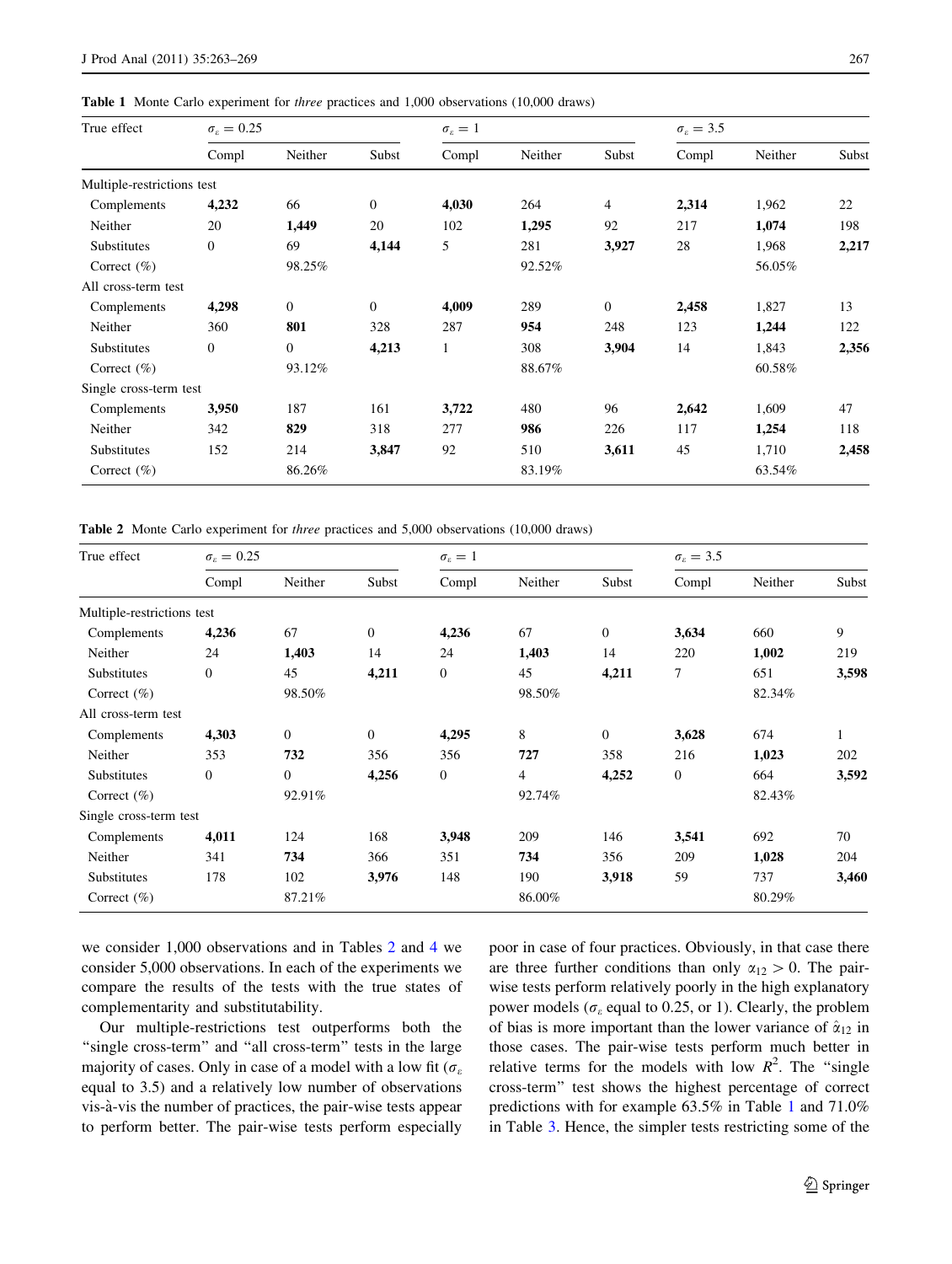| True effect                | $\sigma_{\varepsilon} = 0.25$ |         |                | $\sigma_{\varepsilon}=1$ |         |                | $\sigma_{\rm s}=3.5$ |         |       |
|----------------------------|-------------------------------|---------|----------------|--------------------------|---------|----------------|----------------------|---------|-------|
|                            | Compl                         | Neither | Subst          | Compl                    | Neither | Subst          | Compl                | Neither | Subst |
| Multiple-restrictions test |                               |         |                |                          |         |                |                      |         |       |
| Complements                | 3,106                         | 72      | $\mathbf{0}$   | 3,014                    | 160     | $\overline{4}$ | 1,942                | 1,217   | 19    |
| Neither                    | $\mathbf{0}$                  | 3,592   | $\overline{c}$ | 350                      | 2,860   | 384            | 634                  | 2,320   | 640   |
| Substitutes                | $\mathbf{0}$                  | 88      | 3,140          | 3                        | 185     | 3,040          | 13                   | 1,287   | 1,928 |
| Correct $(\% )$            |                               | 98.38%  |                |                          | 89.14%  |                |                      | 61.90%  |       |
| All cross-term test        |                               |         |                |                          |         |                |                      |         |       |
| Complements                | 3,172                         | 6       | $\overline{0}$ | 3,069                    | 108     | 1              | 2,235                | 933     | 10    |
| Neither                    | 1,510                         | 515     | 1,569          | 1,160                    | 1,221   | 1,213          | 540                  | 2,536   | 518   |
| Substitutes                | $\mathbf{0}$                  | 16      | 3,212          | $\mathbf{1}$             | 128     | 3,099          | $\tau$               | 1,033   | 2,188 |
| Correct $(\% )$            |                               | 68.99%  |                |                          | 73.89%  |                |                      | 69.59%  |       |
| Single cross-term test     |                               |         |                |                          |         |                |                      |         |       |
| Complements                | 2,870                         | 149     | 159            | 2,806                    | 253     | 119            | 2,326                | 795     | 57    |
| Neither                    | 1,294                         | 938     | 1,362          | 1,070                    | 1,406   | 1,118          | 525                  | 2,559   | 510   |
| Substitutes                | 176                           | 188     | 2,864          | 135                      | 298     | 2,795          | 61                   | 956     | 2,211 |
| Correct $(\% )$            |                               | 66.72%  |                |                          | 70.07%  |                |                      | 70.96%  |       |

<span id="page-5-0"></span>Table 3 Monte Carlo experiment for *four* practices and 1,000 observations (10,000 draws)

Table 4 Monte Carlo experiment for four practices and 5,000 observations (10,000 draws)

| True effect                | $\sigma_{\varepsilon}=0.25$ |                |                | $\sigma_{\varepsilon}=1$ |         |                | $\sigma_{\rm s}=3.5$ |         |              |
|----------------------------|-----------------------------|----------------|----------------|--------------------------|---------|----------------|----------------------|---------|--------------|
|                            | Compl                       | Neither        | Subst          | Compl                    | Neither | Subst          | Compl                | Neither | Subst        |
| Multiple-restrictions test |                             |                |                |                          |         |                |                      |         |              |
| Complements                | 3,143                       | 87             | $\overline{0}$ | 3,140                    | 90      | $\overline{0}$ | 2,849                | 381     | $\mathbf{0}$ |
| Neither                    | 1                           | 3,534          | $\overline{0}$ | $\overline{2}$           | 3,531   | $\overline{2}$ | 654                  | 2,277   | 604          |
| Substitutes                | $\boldsymbol{0}$            | 82             | 3,153          | $\boldsymbol{0}$         | 86      | 3,149          | 5                    | 358     | 2,872        |
| Correct $(\% )$            |                             | 98.30%         |                |                          | 98.20%  |                |                      | 79.98%  |              |
| All cross-term test        |                             |                |                |                          |         |                |                      |         |              |
| Complements                | 3,230                       | $\Omega$       | $\overline{0}$ | 3,210                    | 20      | $\Omega$       | 2,957                | 272     |              |
| Neither                    | 1,651                       | 342            | 1,542          | 1,537                    | 556     | 1,442          | 975                  | 1,613   | 947          |
| Substitutes                | $\mathbf{0}$                | $\overline{0}$ | 3,235          | $\boldsymbol{0}$         | 28      | 3,207          | $\mathbf{0}$         | 289     | 2,946        |
| Correct $(\% )$            |                             | 68.07%         |                |                          | 69.73%  |                |                      | 75.16%  |              |
| Single cross-term test     |                             |                |                |                          |         |                |                      |         |              |
| Complements                | 2,944                       | 72             | 214            | 2,919                    | 115     | 196            | 2,745                | 359     | 126          |
| Neither                    | 1,599                       | 433            | 1,503          | 1,486                    | 666     | 1,383          | 961                  | 1,639   | 935          |
| Substitutes                | 202                         | 68             | 2,965          | 184                      | 126     | 2,925          | 95                   | 424     | 2,716        |
| Correct $(\% )$            |                             | 63.42%         |                |                          | 65.10%  |                |                      | 71.00%  |              |

parameters to zero, benefit from having low variance although at the expense of some bias. We conclude that our multiple-restrictions test is a clearly improved testing framework for complementarity or substitutability but only for models in which practices have a noticeable impact on performance. Otherwise, for three practices, pair-wise tests appear as easily executed alternatives with relatively good predictive power.

## 5 Conclusion

Recent empirical studies of organizational performance have been concerned with establishing potential complementarity between more than two organizational practices adopted simultaneously. These papers have drawn conclusions on the basis of potentially biased estimates of pairwise interaction effects between such practices. This paper